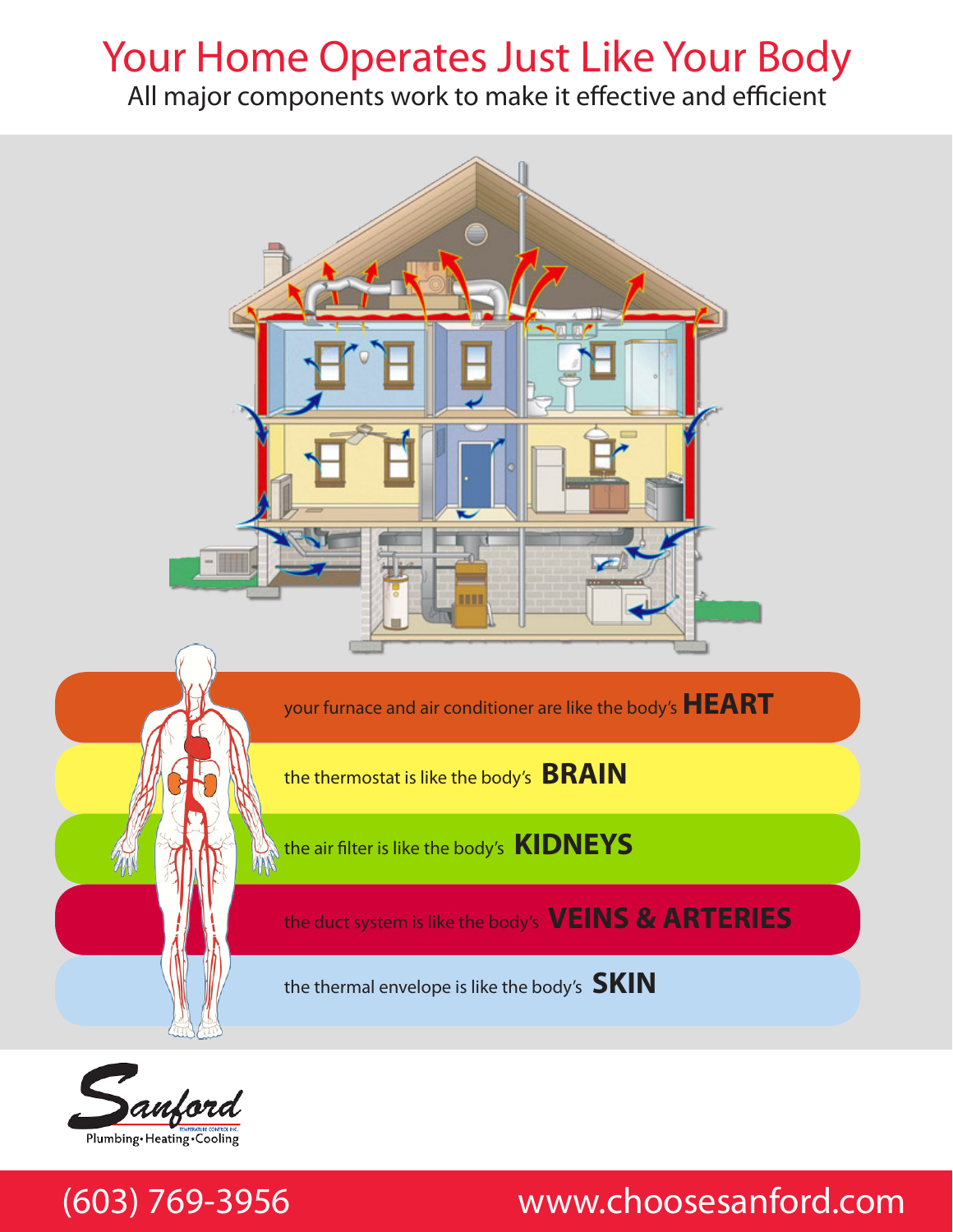# **DUCT SEALING**



## *Utilizing the patented Aeroseal® technology*

## **WITHOUT** Duct Sealing...

**20% to 40% Air Leakage**: 3 out of 4 homes experience unintended dirty air entering into their ductwork and conditioned air leaking out of their ductwork.

**Lost Conditioned Air**: Duct leakage results in air not getting to the intended locations in your home, resulting in higher energy bills, reduced air flow, and comfort issues.

**Poor Air Quality**: Untreated and possibly contaminated air from crawlspaces, attics, wall cavities, and other spaces can be pulled into ductwork and enter the home air stream.

**Overworked HVAC:** Your system is forced to work harder trying to get air where it is designed to go and make up for the air it is losing.

### **WITH** Duct Sealing...

**Up to 30% Energy Savings**: Reduce duct leakage by up to 95% and your energy bills by up to 30%.

**Increased Comfort**: Reduce temperature differences between floors and hard to heat or cool rooms for additional comfort throughout the home.

**Improved Air Quality**: Reduce dust, allergens, and pollutants entering the air stream and in your living areas.

**Extend Your HVAC Equipment Life**: Extend the life of the most expensive system in your home by reducing the effort your HVAC equipment needs to meet your comfort needs.





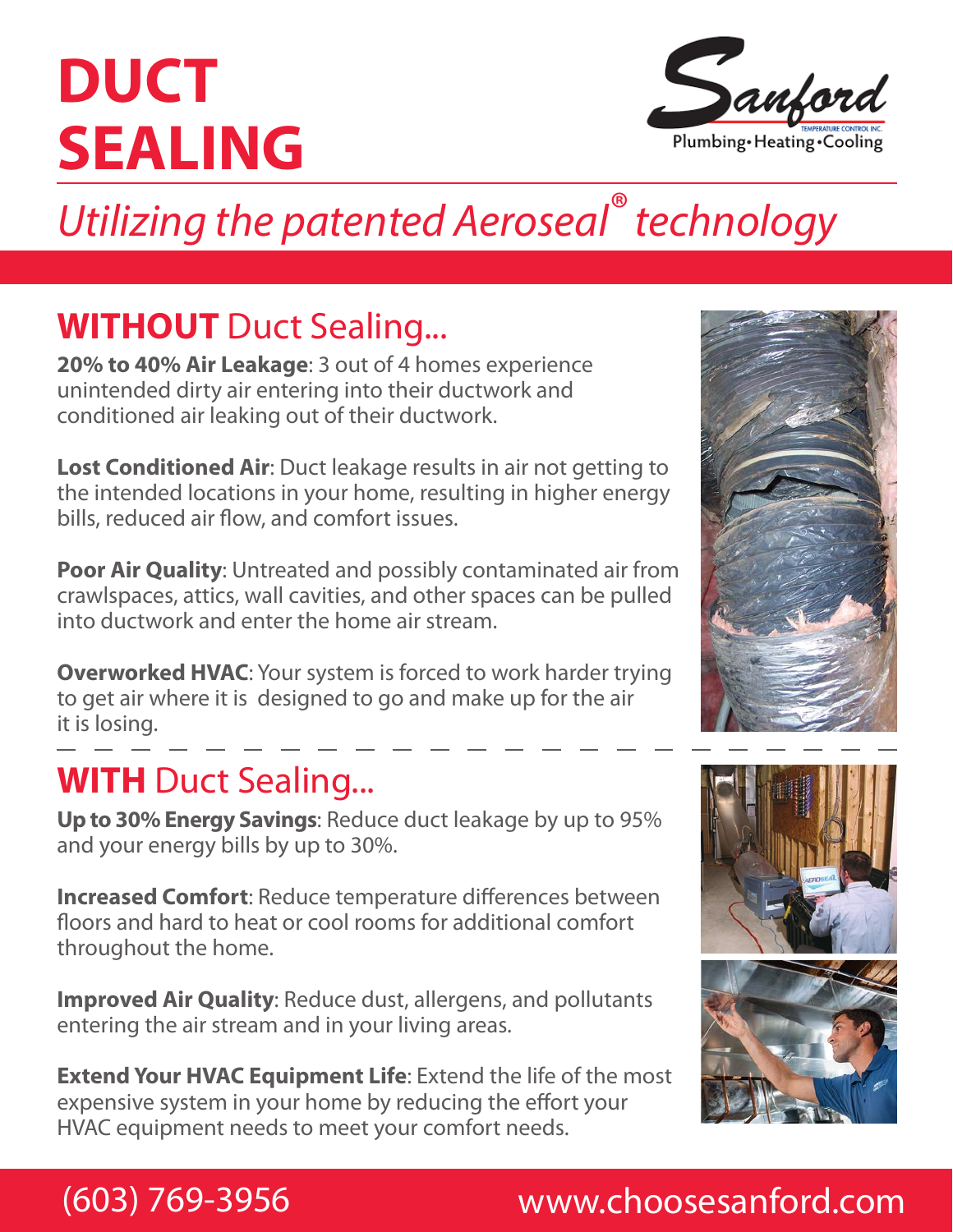# Why It Matters: **HOT & COLD SPOTS**





## **Do you say these things about YOUR home?**

"The bedroom is too hot!"

"AC is on but we are still not comfortable!"

"We wake up sweating!"



People struggling with high temperature variations between rooms or floors might not realize most of their conditioned air is escaping through duct leaks instead of flowing into their living space! Sanford Temperature Control offers the most effective technology and a proven patented process that quickly seals duct leaks from the inside of HVAC duct work to heat/cool a home evenly without hot/cold spots.

### (603) 769-3956 www.sanfordtemp.com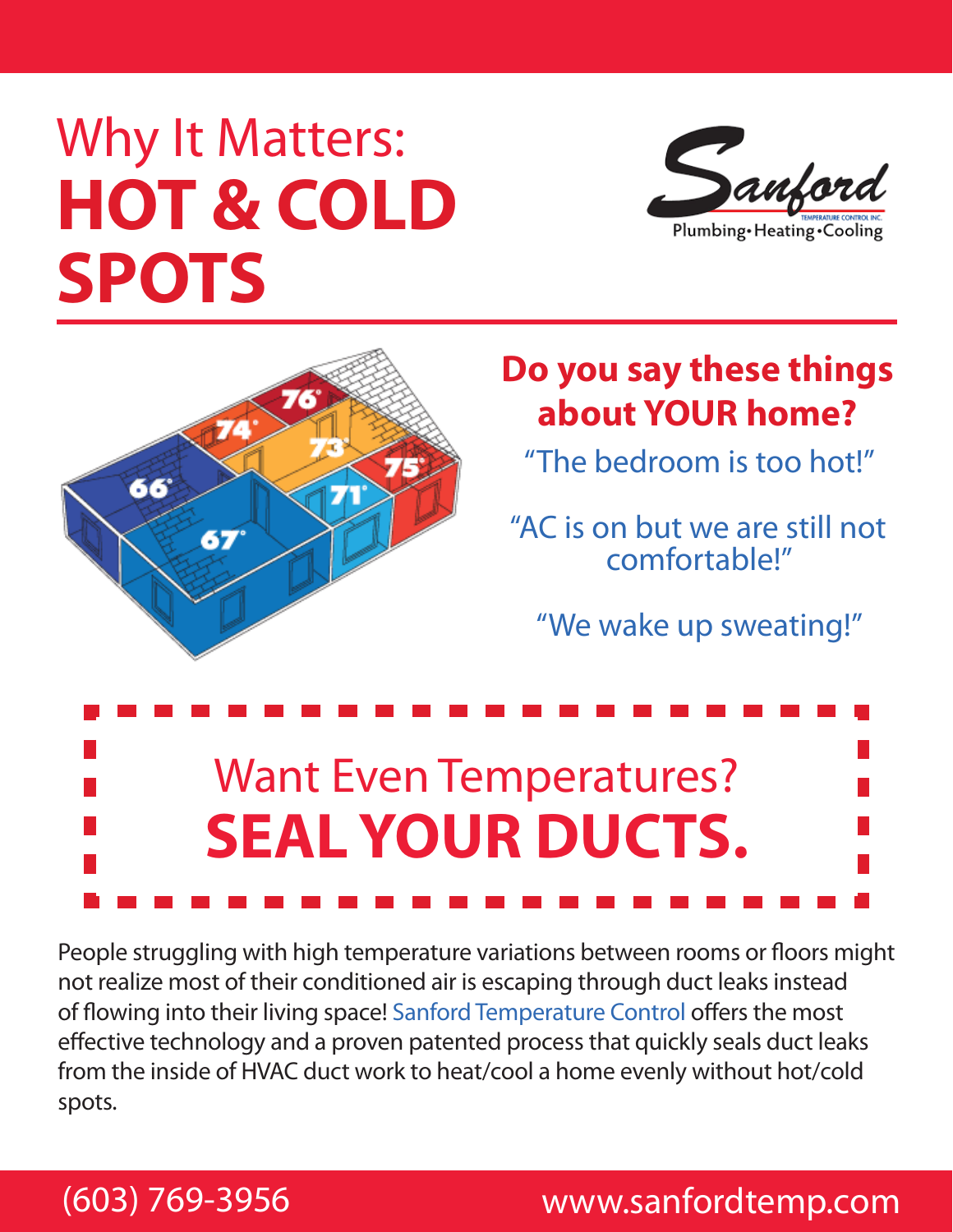# Why It Matters: **DUST & AIR**





## **Do you say these things about YOUR home?**

"We have to dust daily!"

"Our allergies are worse inside."



When you have leaky ductwork in your home you can expect with 100% certainty that these common contaminates are in there with you. Sanford Temperature Control offers the most effective technology and a proven patented process to quickly seal leaks from the inside of HVAC ductwork - "duct sealing from the inside."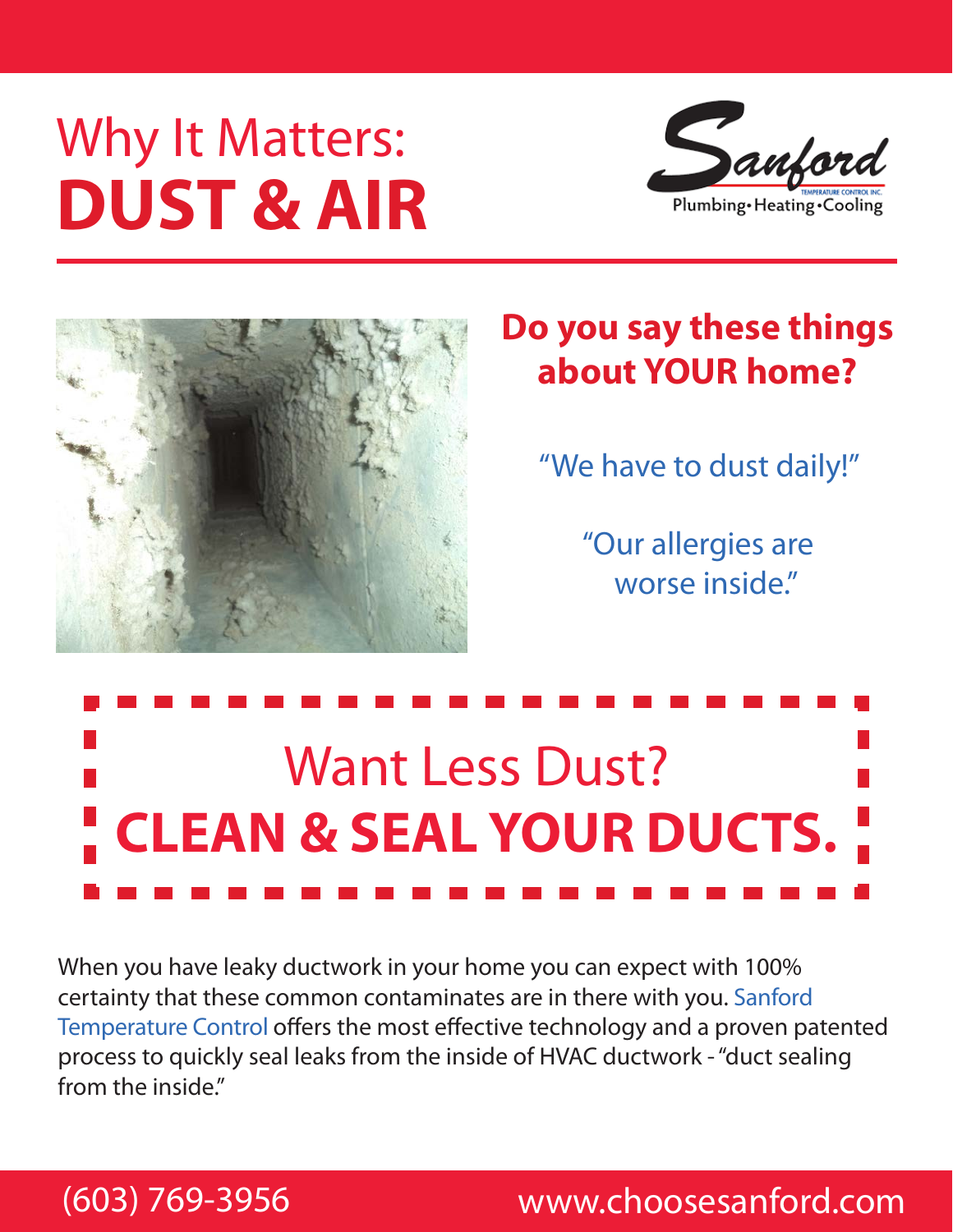# Why It Matters: **HEALTH & SAFETY**



### "We bought an air purifier but we still have dust!"

"Is duct cleaning the only way to solve my dust problems?"



"Our allergies are worse inside!"

### Want to Solve Your Indoor Allergy & Dust Problems? **SEAL YOUR DUCTS.**

Ductwork typically runs through attics, crawlspaces, basements or even behind walls. When you have leaks in your ductwork, they will suck air from these spaces into your living areas.

By sealing your ductwork you can limit the entrance points of your home that allow dust, pollen, or mold into your home and insure a much cleaner & healthier environment.



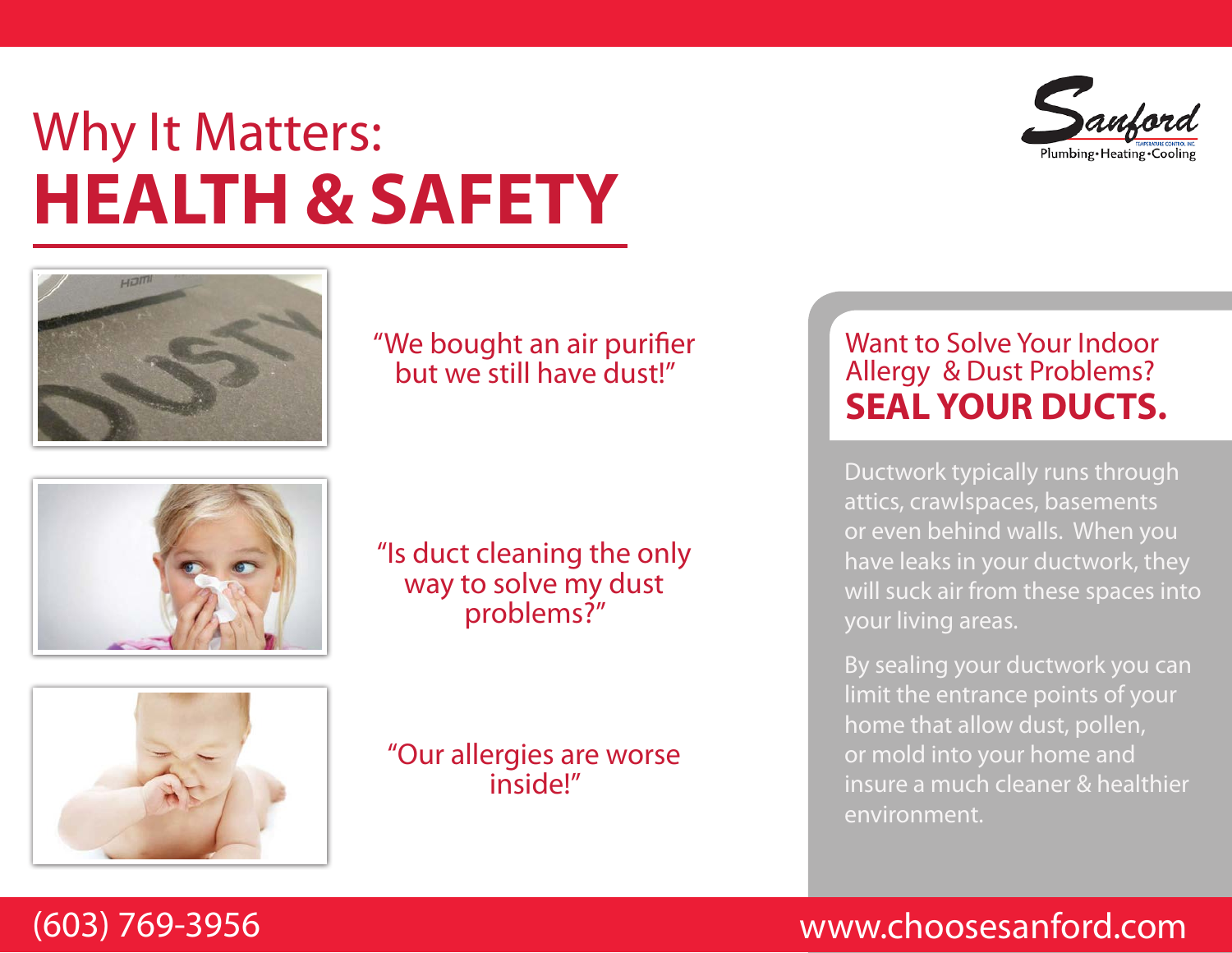# Plumbing · Heating · Cooli

# Why It Matters: **HIGH ENERGY BILLS**



"Our energy bills are way too high! "



"We run a fan to save money."



"We thought we'd save more money with our home improvements."

### Want to Save Money On Your High Energy Bills? **SEAL YOUR DUCTS.**

On average, 30 cents of every \$1 spent on heating and cooling never makes it to your living spaces because it is leaking out of your ductwork! Duct leaks are caused by a variety of factors including the age of the dwelling, type of construction, type of ductwork and local building codes. Sealing duct leaks reduces the amount of heated or cooled air the supply fan must handle to deliver the same amount of air to the conditioned space.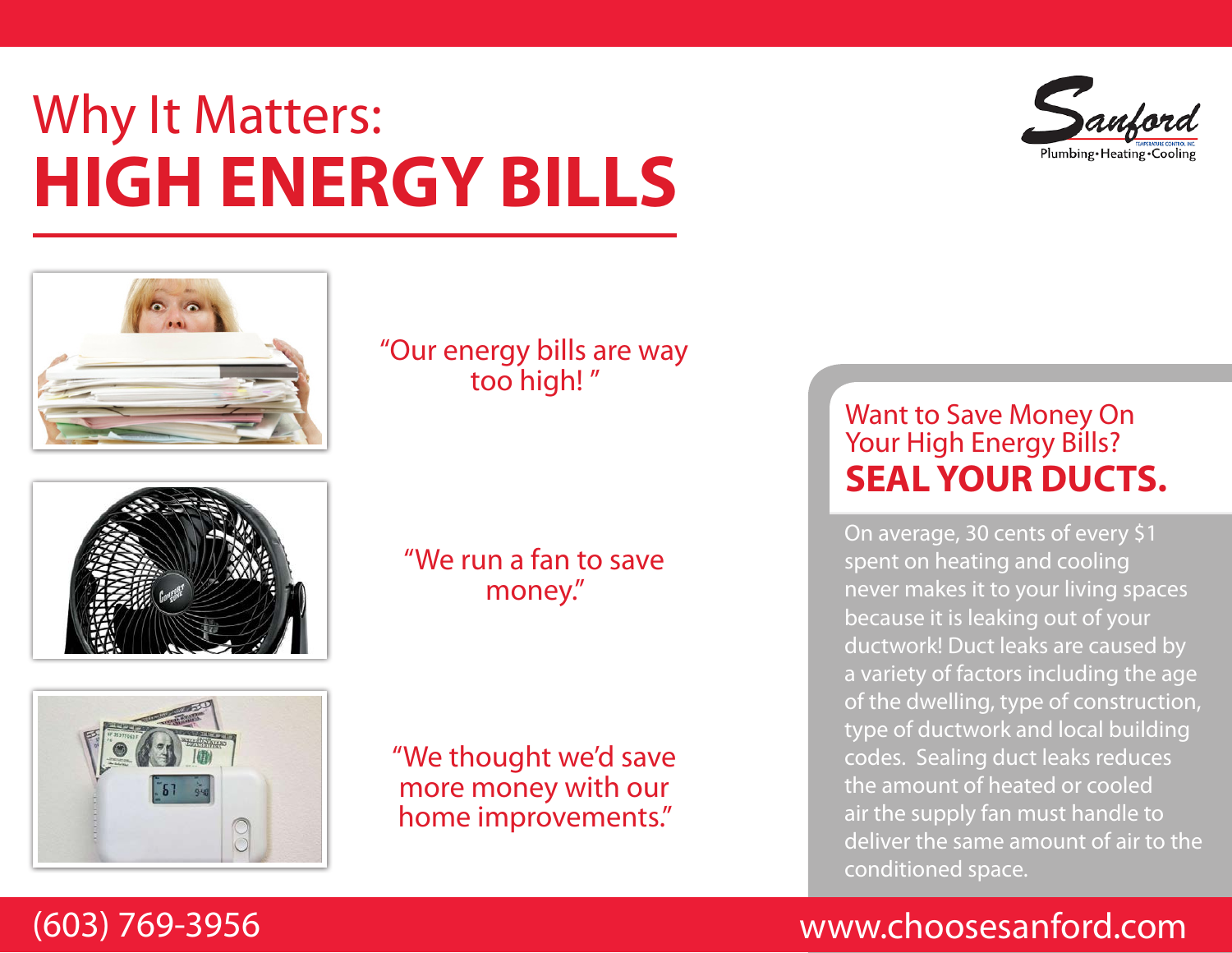

# Why It Matters: **HOT & COLD SPOT & HUMIDITY CONTROL**



### "AC is on but we are still not comfortable!"



### "We wake up sweating!"



"Our house is so dry in the winter months!"

### Want Even Temperatures & **Better Humidity Control? SEAL YOUR DUCTS.**

People struggling with high temperature variations between rooms or floors might not realize most of their conditioned air is escaping through duct leaks instead of flowing into their living space! Aeroseal is the most effective technology available and it is a proven patented process that quickly seals duct leaks from the inside of HVAC duct work to heat/cool a home evenly without hot/cold spots.